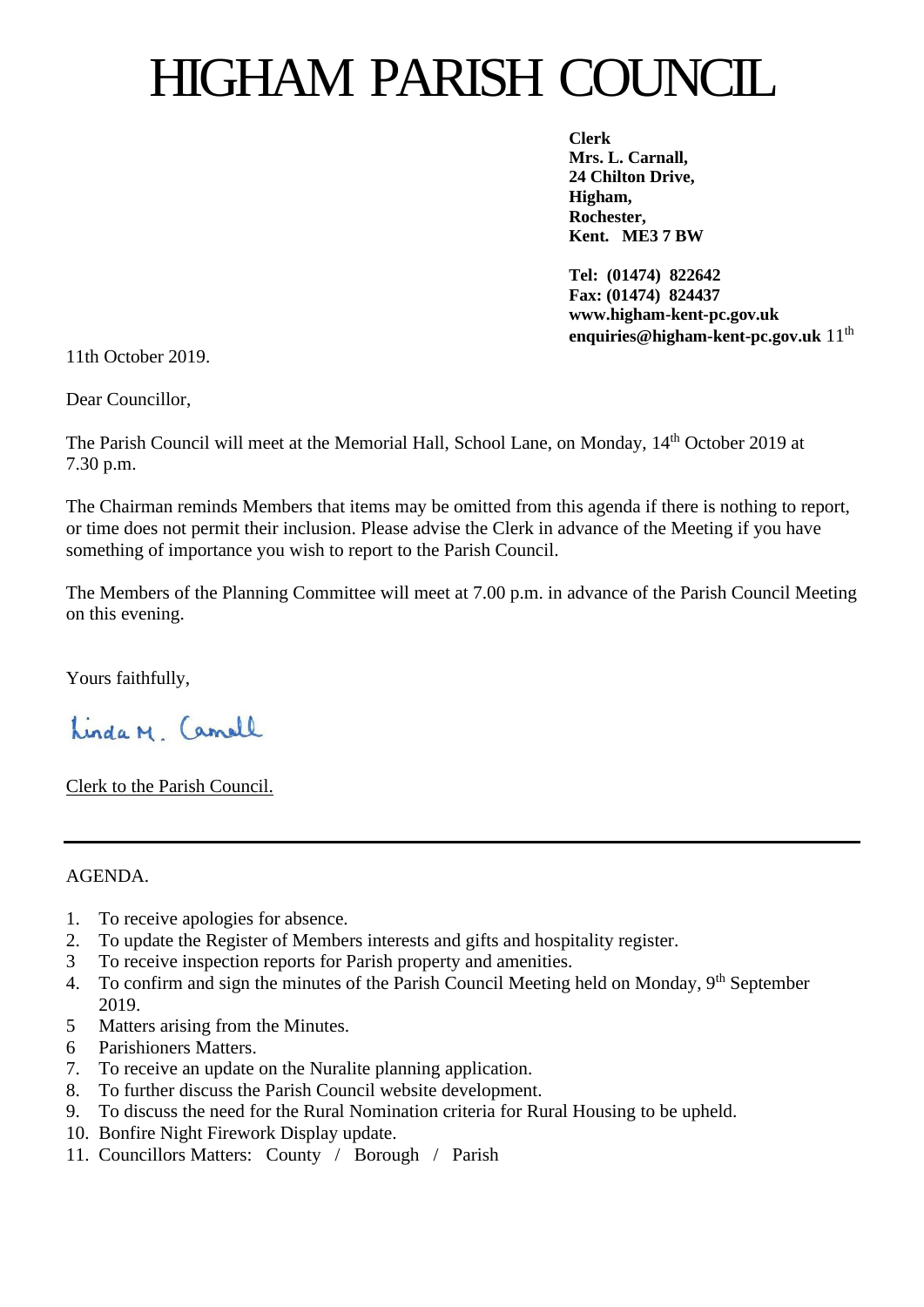#### **BREAK FOR REFRESHMENTS**

#### 12. Reports

- a. Planning. To note the following planning applications:- Appln. no. 20190969, Appln. no. 20190994, Appln. no. 20190996 Appln. no. 20191007, Appln. no. 20191042.
- b. Community Development Working Group
- c. Infrastructure Working Group
- d. Executive Management Working Group
- e. Higham Speedwatch.
- f. Kent Community Warden.
- g. Kent Police.

#### 13. Finance:

To endorse and approve the following payments:-

| Clerks salary (September)                                     | 1150.95 |
|---------------------------------------------------------------|---------|
| <b>KCC</b> (LGPS September)                                   | 433.52  |
| HMRC (PAYE/NI September)                                      | 212.62  |
| Clerk (exps use of room as office $1/7/19$ to $30/9/19$ )     | 227.50  |
| Clive Stanley (webmaster services $(1/7/19)$ to $26/9/19$ )   | 199.88  |
| <b>EDF</b> Energy (Pavilion electricity)                      | 121.12  |
| PKF Littlejohn (2019 audit)                                   | 360.00  |
| Singlewell Stationery & Print (Nuralite reminder banners)     | 309.60  |
| Singlewell Stationery & Print (maps of roundabout – Nuralite) | 25.08   |
| Tech. Medical Services Ltd (first aid for fireworks)          | 157.00  |
| Phoenix Fireworks Ltd. (balance for firework display)         | 2835.00 |
| Netwise UK (mew website costs)                                | 899.00  |
| Stopped cheque                                                | 12.00   |
| GBC (rent for garage September by D/D)                        | 60.33   |
| GBC (rent for garage October by D/D - new amount)             | 76.85   |
|                                                               |         |

- 14. Correspondence.
- 15. To note the dates of the next Parish Council Meetings:- Monday,  $18<sup>th</sup>$  November 2019 at 7.30 p.m. Monday, 25<sup>th</sup> November with the Mayor of Gravesham and garden competition prizegiving at Higham Library (former Christmas meeting)
- 16. Any Other Business.
- 17. If necessary, to resolve that:-

**"Pursuant to Section 100A(4) of the Local Government Act 1972 that the public be excluded from** 

**the following item because it is likely in view of the nature of the business to be transacted that if members of the public are present during this item, there would be disclosure to them of exempt information as defined in Part 1 of Schedule 12A of the Act".**

#### **CLOSED SESSION**